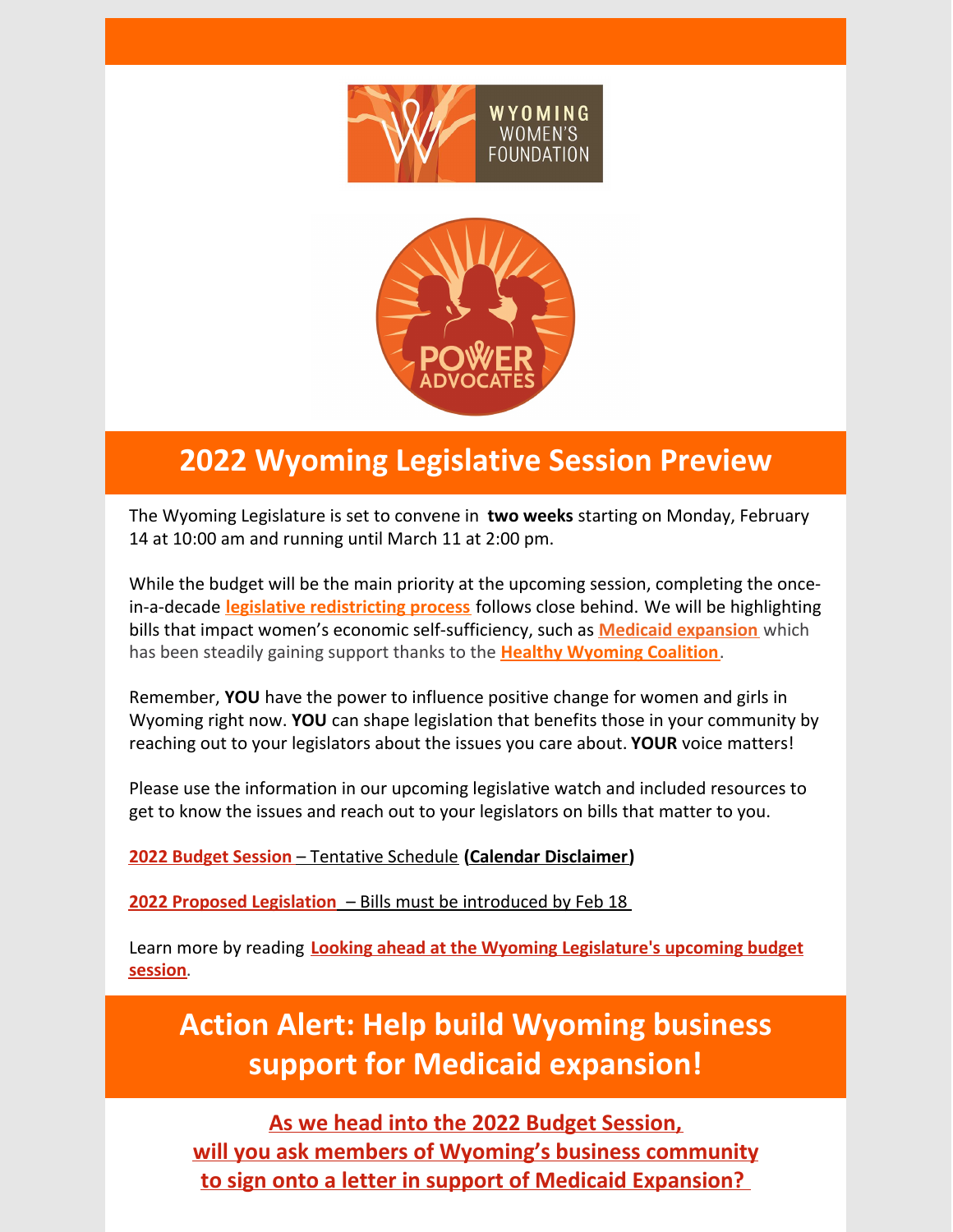Medicaid expansion would not only benefit tens of thousands of our Wyoming neighbors who currently lack access to basic healthcare. It's also good for business.

Expanding Medicaid would:

- lower business healthcare costs
- support Wyoming's healthcare industry and local economies
- decrease medical debt
- eliminate business tax penalties
- create a healthier workforce

The **Healthy [Wyoming](http://healthywyoming.org) Coalition** has created a letter outlining all these benefits and more.

# **We need your help asking members of Wyoming's business community to sign onto the letter in support.**

Healthy Wyoming will distribute this letter to lawmakers and publicize it in advance of the 2022 legislative session.

**[Step-by-Step](https://healthywyoming.org/business/) Guide**

# **BOOK HEALTHY**<br>WYOMING

# **About Healthy Wyoming**

The Healthy Wyoming coalition aims to convince state lawmakers to extend federal Medicaid coverage to people who cannot afford health insurance.

Questions? **Visit the [FAQs](https://healthywyoming.org/faq/)**

The Healthy Wyoming coalition is going to be working as hard as possible to build the the movement to increase access to affordable healthcare in advance of the next legislative session to ensure that, this time, MedEx passes.

**You can lend your voice to the effort!** Help show lawmakers that the people of Wyoming want them to pass a bill to bring healthcare access to 24,000 of our neighbors (and tens of millions in federal healthcare funding to the state while they're at it).

# **Join the [Coalition](https://healthywyoming.org/join/)**

# **Stay Engaged!**

Do you know someone who would you like to receive emails about when to make your voice heard in the legislature about women's economic self-sufficiency?

Forward this email to invite them to become a power-advocate for women in